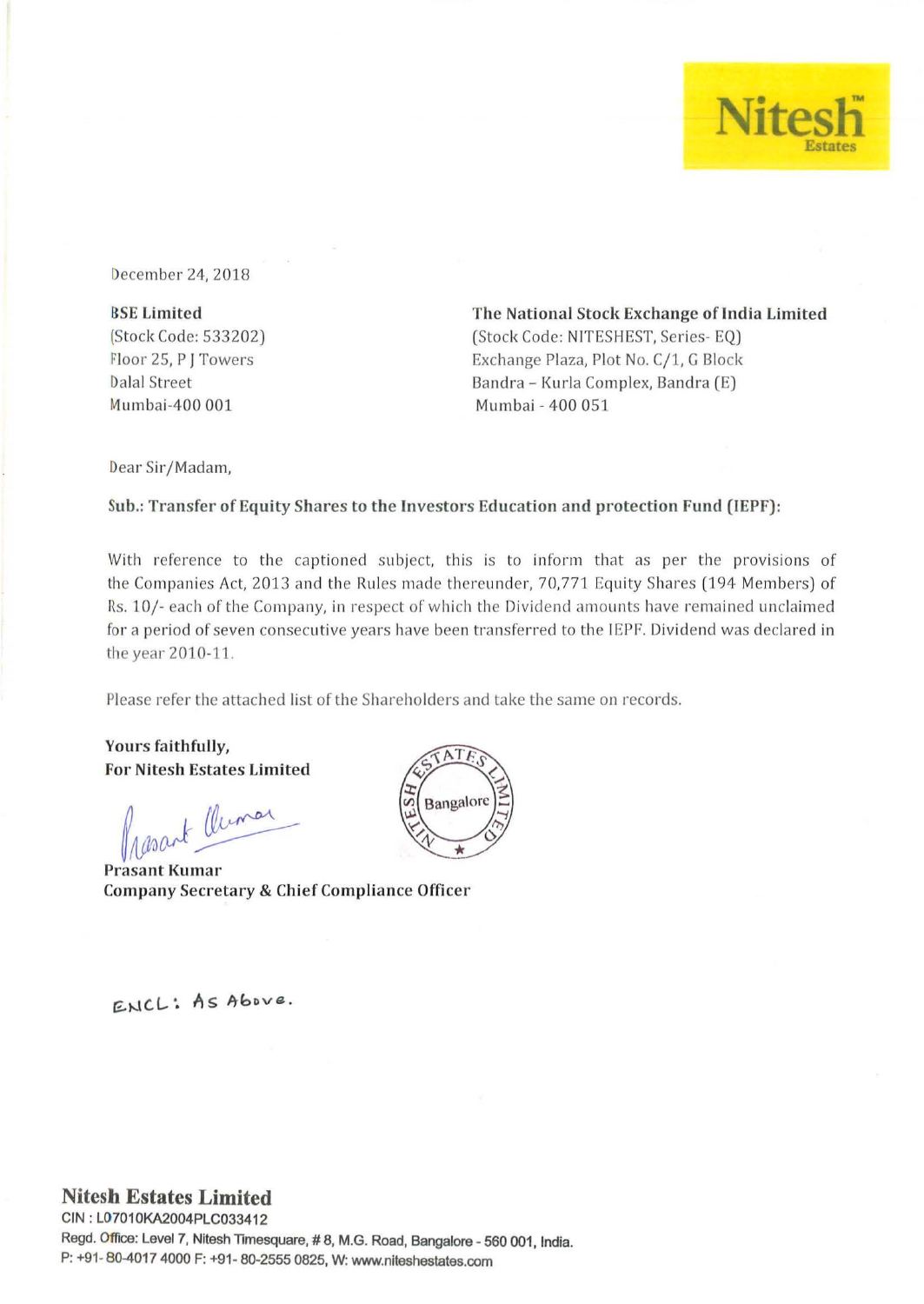| <b>SANCTO</b> | e antar dh'in tarbhe | an in Bhanaich    | ETHELELLE          | en er a<br>Silika | ree een<br>it nya |
|---------------|----------------------|-------------------|--------------------|-------------------|-------------------|
| Ã.            | ARVIND               | <b>KUMAR</b>      | PAWAN AGARWAL      | 20                | 200.00            |
| $\tilde{Z}$   | SARALA               | <b>KATARIA</b>    | <b>NA</b>          | 2066              | 20660.00          |
| 3             | N                    | <b>BHASKAR</b>    | NΑ                 | 365               | 3650.00           |
| 4             | <b>PRITI</b>         | <b>AMAR</b>       | <b>JESWANI</b>     | 1                 | 10.00             |
| 5             | <b>GIRISH</b>        | <b>BHIMJIBHAI</b> | <b>TANK</b>        | 500               | 5000.00           |
| 6             | MEENAKSHI            | RAM               | PUJARI             | 79                | 790.00            |
| 7             | AJAY                 | KUMAR             | SARDA              | 80                | 800.00            |
| 8             | MANJAYKUMAR          | SATYANARAYAN      | <b>BHUTADA</b>     | 100               | 1000.00           |
| 9             | RAMESH               | CHANDRA           | RANGLANI           | 100               | 1000.00           |
| 10            | <b>NARENDRA</b>      | <b>SHESHRAOJI</b> | PAWADE             | 55                | 550.00            |
| 11            | <b>NIHAL</b>         | KANUBHAI          | PATEL              | 700               | 7000.00           |
| 12            | BHARATKUMAR          | <b>BASANTILAL</b> | SHAH               | 100               | 1000.00           |
| 13            | VIDYA                | LAKSHMI           | S                  | 50                | 500.00            |
| 14            | NILESH               | LAXMANRAO         | THAKRE             | 65                | 650.00            |
| 15            | Υ                    | VENKATARAMAIAH    | NA                 | 125               | 1250.00           |
| 16            | PRAFULLA             | <b>MAHESH</b>     | PANDYA             | 1700              | 17000.00          |
| 17            | MUKESH               | AMRUTLAL          | <b>DWIVEDI</b>     | 785               | 7850.00           |
| 18            | <b>MANOJ</b>         | <b>KUMAR</b>      | PANDEY             | 20                | 200.00            |
| 19            | <b>MANISH</b>        | <b>KUMAR</b>      | VERMA              | 200               | 2000.00           |
| 20            | ASHWAJIT             | <b>KURANDAS</b>   | PATIL              | 15                | 150.00            |
| 21            | <b>RAM</b>           | <b>SUKH</b>       | GOYAL              | 100               | 1000.00           |
| 22            | YACHNA               | PALIWAL           | NΑ                 | 100               | 1000.00           |
| 23            | RAJENDER             | <b>KUMAR</b>      | BATHLA             | 3096              | 30960.00          |
| 24            | MUNESH               | <b>KUMAR</b>      | MEENA              | 188               | 1880.00           |
| 25            | <b>VINAY</b>         | KUMAR             | DHANDHANIA         | 500               | 5000.00           |
| 26            | VIJAY                | DEO               | NARAYAN            | 100               | 1000.00           |
| 27            | <b>ANITA</b>         | <b>BANSAL</b>     | <b>NA</b>          | 1200              | 12000.00          |
| 28            | PRAKASH              | MAKAN             | KADU               | 100               | 1000.00           |
| 29            | <b>JAMWANTI</b>      | TRIPATHI          | NΑ                 | 100               | 1000.00           |
| 30            | <b>ACHALA</b>        | <b>KHANNA</b>     | NΑ                 | 100               | 1000.00           |
| 31            | <b>VIMAL</b>         | <b>KHANNA</b>     | <b>NA</b>          |                   |                   |
|               |                      |                   |                    | 100               | 1000.00           |
| 32            | YOGESHBHAI           | <b>BHIKHUBHAI</b> | PATEL              | 50                | 500.00            |
| 33            | ANIL                 | MALIK             | <b>NA</b>          | 100               | 1000.00           |
| 34            | VISHAL               | <b>GUPTA</b>      | <b>NA</b>          | 1000              | 10000.00          |
| 35            | DEVENDRA             | <b>RUNTHALA</b>   | $\sf{NA}$          | 1                 | 10.00             |
| 36            | <b>GHANSHYAM</b>     | DAS               | <b>NA</b>          | 100               | 1000.00           |
| 37            | PRABHULING           | SHIVSHARNAPPA     | PATIL              | 200               | 2000.00           |
| 38            | RAJKUMAR             | M                 | LOYA.              | 300               | 3000.00           |
| 39            | JAYANTILAL           | LAKHAMSHI         | <b>GADA HUF</b>    | 966               | 9660.00           |
| 40            | ANUP                 | <b>KUMAR</b>      | PODDAR             | 200               | 2000.00           |
| 41            | <b>MAHESH</b>        | KUMAR             | SAHU               | 200               | 2000.00           |
| 42            | MITHLESH             | JAIN              | <b>JAIN</b>        | 125               | 1250.00           |
| 43            | <b>ROCHAK</b>        | SAHU              | <b>NA</b>          | 200               | 2000.00           |
| 44            | <b>JOSHI</b>         | MEERABEN          | NА                 | 50                | 500.00            |
| 45            | MUNISHLAL            | SHAMLAL           | CHHABRIA           | 2500              | 25000             |
| 46            | <b>SUDHIR</b>        | MODI              | <b>NA</b>          | 200               | 2000              |
| 47            | PURSHOTTAM           | DARAK             | ΝA.                | 1000              | 10000             |
| 48            | VENKATA              | SATYA             | RAMA JOGESWARA RAO | 100               | 1000              |
| 49            | ASIT                 | BARAN             | <b>GHOSH</b>       | 500               | 5000              |

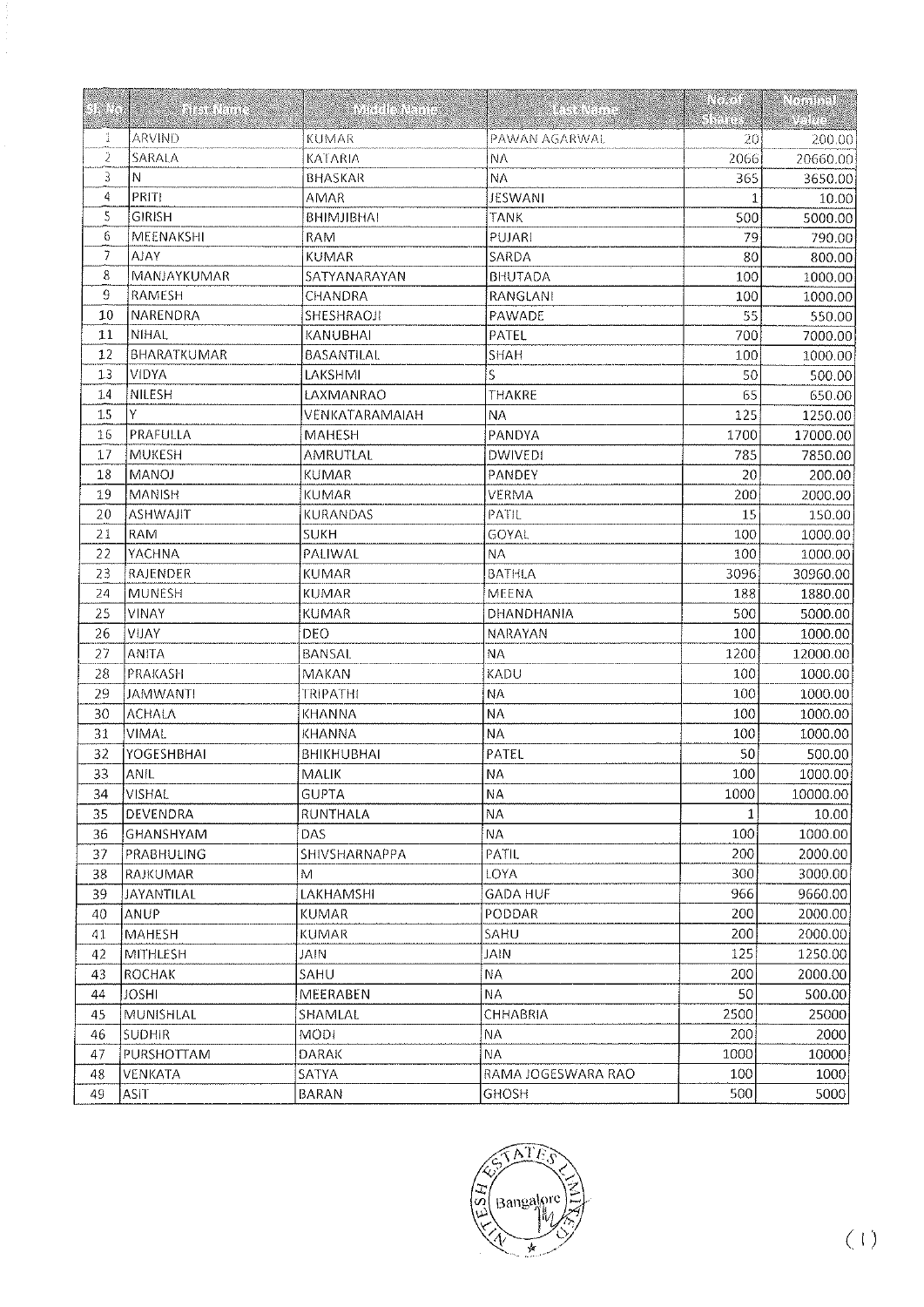| 50     | SANJAY          | BHALE             | NA               | 125          | 1250            |
|--------|-----------------|-------------------|------------------|--------------|-----------------|
| 51     | KANAIYALAL      | К                 | <b>GADHIYA</b>   | 350          | 3500            |
| 5)     | BHAVESHKUMAR    | SUNMUKHLAL        | <b>MODI</b>      | 200          | 2000            |
| 53     | RAKESHKUMAR     | SONELAL           | MANDAL           | 100          | 1000            |
| 54     | <b>MANJAPPA</b> | H                 | ₿                | 100          | 1000            |
| 55     | SRIBALLABH      | <b>MODANI</b>     | $N_A$            | 100          | 1000            |
| 56     | AKHTAR          | <b>HUSAIN</b>     | NA               | 5750         | 57500           |
| 57     | <b>ALOKE</b>    | <b>KUMAR</b>      | SAHA             | 200          | 2000            |
| 58     | <b>SUSHEEL</b>  | <b>CLEATUS</b>    | $N\mathbb{A}$    | 200          | 2000            |
| 59     | NEERAJ          | <b>KUMAR</b>      | <b>ΝΑ</b>        | 200          | 2000            |
| 60     | <b>JAWAHAR</b>  | LAL.              | NΑ               | 1000         | 10000           |
| 61     | SIMOTI          | <b>MANDAL</b>     | NΑ               | 1000         | 10000           |
| 62     | PARAMJIT        | <b>SINGH</b>      | $\sf{NA}$        | 450          | 4500            |
| 63     | VIJAY           | <b>KUMAR</b>      | <b>JAIN</b>      | 100          | 1000            |
| 64     | PARASMAL        | RAKHEE            | ΝA.              | 100          | 1000            |
| 65     | PRAKASH         | CHAND             | PAREKH           | 900          | 9000            |
| 66     | PEETHAMBARAN    | K                 | V                | 300          | 3000            |
| 67     | <b>ANKITA</b>   | KHEMKA            | <b>NA</b>        | 25           | 250             |
| 68     | RITU            | RANI              | $\sf{NA}$        | 408          | 4080            |
| 69     | <b>SURENDER</b> | <b>KUMAR</b>      | ΝA               | 50           | 500             |
| 70     | SHRIDHARASA     | DEVENDRASA        | JITURI           | 71           | 710             |
| $71\,$ | Υ               | P                 | SHAKUNTALA       | 130          | 1300            |
| 72     | HARIKRISHNA     | M                 | NAYAK V          | 1            | $10\,$          |
| 73     | EDWIN           | LAMBERT           | <b>NA</b>        | 15           | 150             |
| 74     | <b>SURESH</b>   | MITTAPALLI        | ΝA               | 20           | 200             |
| 75     | ABDURRHMAN      | <b>NA</b>         | NΑ               | 100          | 1000            |
| 76     | <b>GOPI</b>     | <b>NATH</b>       | <b>NA</b>        | 285          | 2850            |
| 77     | K               | SESHADRI          | NА               | 200          | 2000            |
| 78     | VAISHALI        | RAJESH            | GHANMODE         | 46           | 460             |
| 79     | <b>ASHISH</b>   | <b>KUMAR</b>      | <b>NA</b>        | 92           | 920             |
| 80     | PRABHAWATI      | DEVI              | <b>NA</b>        | 500          | 5000            |
| 81     | SUDHAKAR        | KUMAR             | ΝA               | 1100         | 11000           |
| 82     | PARVEEN         | KUMAR             | <b>GUPTA</b>     | 200          | 2000            |
| 83     | ABDUL           | <b>ADIL</b>       | VELLIKKAN        | 325          | 3250            |
| 84     | SUJATHA         | BAYI              | <b>NA</b>        | 100          | 1000            |
| 85     | SHASHI          | KANT              | PATHAK           | 540          | 5400            |
| 86     | <b>UTTAM</b>    | <b>KUMAR</b>      | SHARMA           | 8            | 80 <sup>°</sup> |
| 87     | PRADEEP         | RAO               | S.               | 610          | 6100            |
| 88     | <b>NITYA</b>    | GOPAL             | ASH              | 50           | 500             |
| 89     | ls.             | L                 | <b>GIRIDHAR</b>  | $\mathbf{1}$ | 10              |
| 90     | SADASHIV        | SHANKER           | VARDE WALAULIKAR | 100          | 1000            |
| 91     | RAMESH          | <b>MAHESHWARI</b> | ΝA               | 43           | 430             |
| 92     | GANESHKUMAR     | R                 | ΝA               | 22           | 220.00          |
| 93     | <b>THOMAS</b>   | <b>JOHN</b>       | ΝA               | 250          | 2500.00         |
| 94     | VIJAYA          | KUMAR             | T N              | 100          | 1000.00         |
| 95     | PRASANTA        | KUMAR             | <b>RAY</b>       | 300          | 3000.00         |
| 96     | P               | THAVAMANI         | ΝA               | 40           | 400.00          |
| 97     | SANTOSH         | <b>KUMAR</b>      | <b>JAISWAL</b>   | 200          | 2000.00         |
| 98     | RAJ             | $\mathbf{I}$      | <b>GWALANI</b>   | 1700         | 17000.00        |
|        |                 |                   |                  |              |                 |

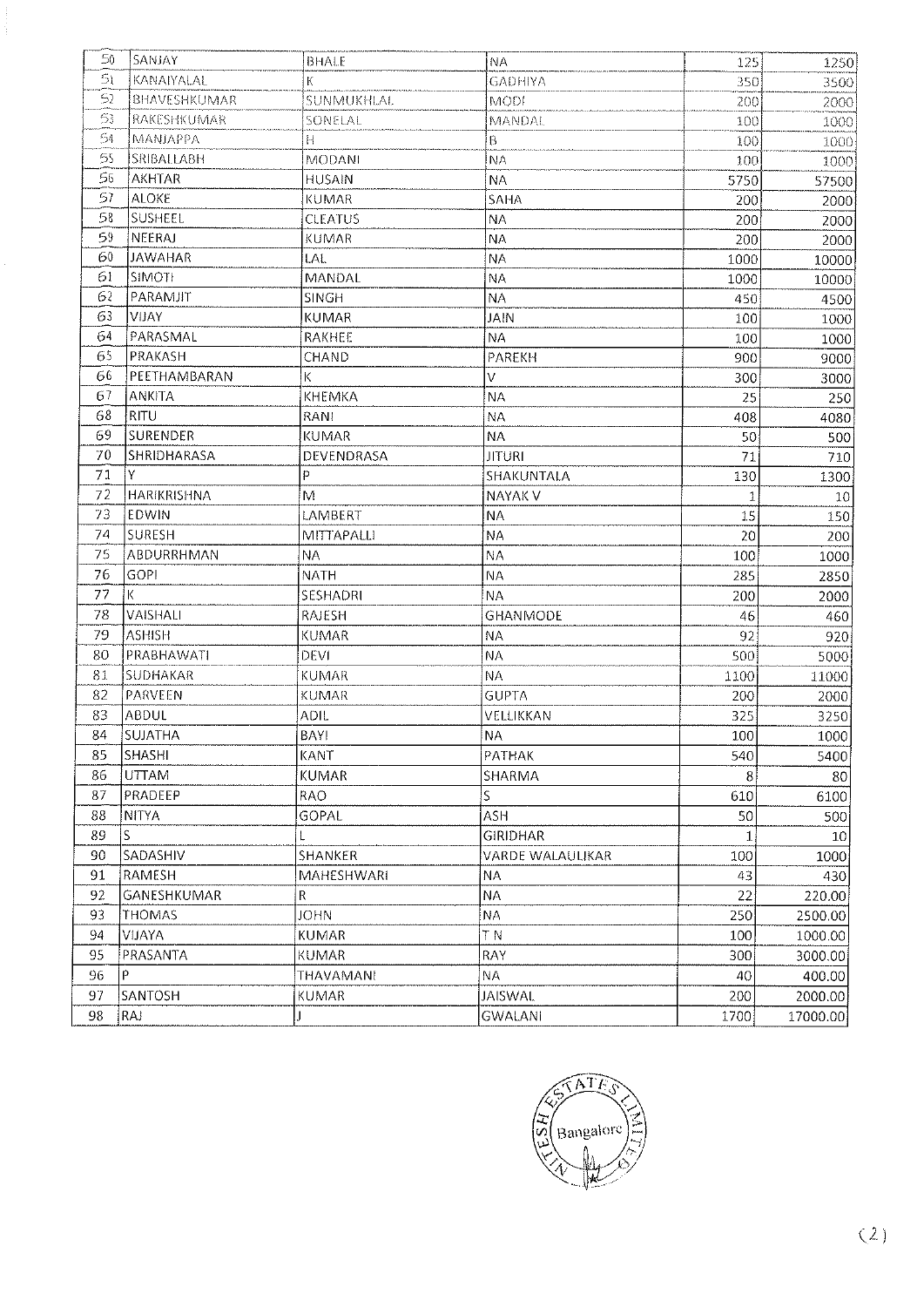| <b>SI. No.</b> | <b>First Name</b><br>الأستراك ليند | <b>Middle Name</b> | <b>Last Name</b> | No.of<br><b>Shares</b> | <b>Nominal Value</b> |
|----------------|------------------------------------|--------------------|------------------|------------------------|----------------------|
| 99             | VIJAY                              | <b>KUMAR</b>       | SARDA            | 10000                  | 100000.00            |
| 100            | <b>ANAND</b>                       | CHINTAMAN          | SONAR            | 100                    | 1000.00              |
| 101            | VASUDHA                            | С                  | SHETTY           | 500                    | 5000.00              |
| 102            | LEELARANI                          | PATIL              | <b>NA</b>        | 10                     | 100.00               |
| 103            | ANUP                               | <b>KUMAR</b>       | <b>NA</b>        | 270                    | 2700.00              |
| 104            | <b>BIMAN</b>                       | <b>BAG</b>         | <b>NA</b>        | 25                     | 250.00               |
| 105            | <b>KRISHNA</b>                     | MAJI               | <b>NA</b>        | 25                     | 250.00               |
| 106            | SANTOSH                            | <b>KUMAR</b>       | DAS              | 10                     | 100.00               |
| 107            | <b>BINANDA</b>                     | <b>KISHORE</b>     | MONDAL           | 30                     | 300.00               |
| 108            | L                                  | SELVAN             | <b>NA</b>        | 500                    | 5000.00              |
| 109            | N                                  | SAROJA             | <b>NA</b>        | 500                    | 5000.00              |
| 110            | M                                  | V                  | SREEDHAR         | 100                    | 1000.00              |
| 111            | M                                  | V                  | SREENATH         | 100                    | 1000.00              |
| 112            | LILADHARBHAI                       | <b>MADHUBHAI</b>   | <b>MISTRY</b>    | 100                    | 1000.00              |
| 113            | PRAMOD                             | <b>KUMAR</b>       | <b>AGARWAL</b>   | 100                    | 1000.00              |
| 114            | <b>KANAKA</b>                      | LATA               | <b>MANIA</b>     | 50                     | 500.00               |
| 115            | RAMASUBRAMANI                      | $\vee$             | <b>NA</b>        | 200                    | 2000.00              |
| 116            | <b>NUTAN</b>                       | <b>WATWANI</b>     | <b>NA</b>        | 1000                   | 10000.00             |
| 117            | <b>DIVYABEN</b>                    | <b>DIPAKBHAI</b>   | <b>THAKAR</b>    | 100                    | 1000.00              |
| 118            | <b>KRISHNA</b>                     | <b>KUMAR</b>       | <b>NA</b>        | 100                    | 1000.00              |
| 119            | $\mathsf S$                        | Т                  | <b>RAJAN</b>     | 1250                   | 12500.00             |
| 120            | SEEMA                              | <b>TRIPATHI</b>    | <b>NA</b>        | 400                    | 4000.00              |
| 121            | <b>GEETA</b>                       | <b>MASAND</b>      | <b>NA</b>        | 700                    | 7000.00              |
| 122            | <b>ASHUTOSH</b>                    | <b>KUSHWAHA</b>    | <b>NA</b>        | 100                    | 1000.00              |
| 123            | <b>HARISH</b>                      | CHANDER            | YADAV            | 100                    |                      |
| 124            | M                                  | GANESAN            | <b>NA</b>        |                        | 1000.00              |
| 125            | <b>RAMESH</b>                      | CHANDRA            | <b>RASTOGI</b>   | 500                    | 5000.00              |
| 126            | P                                  | PUKRAJ             | <b>JAIN</b>      | 5                      | 50.00                |
| 127            | MALLIKARJUN                        | RAMASA             | <b>KATWA</b>     | 500                    | 5000.00              |
| 128            | ANILKUMAR                          | <b>GOPAL</b>       |                  | 900                    | 9000.00              |
| 129            |                                    |                    | GARAG            | 100                    | 1000.00              |
| 130            | <b>SIBDAS</b>                      | <b>KUNDU</b>       | <b>NA</b>        | 100                    | 1000.00              |
|                | <b>MUSABIR</b>                     | <b>NA</b>          | <b>NA</b>        | 25                     | 250.00               |
| 131            | <b>SURINDER</b>                    | <b>KUMAR</b>       | <b>GUPTA</b>     | 200                    | 2000.00              |
| 132            | <b>JASBIR</b>                      | <b>KAUR</b>        | <b>BEDI</b>      | 2000                   | 20000.00             |
| 133            | <b>AMINA</b>                       | <b>BANO</b>        | <b>NA</b>        | 100                    | 1000.00              |
| 134            | D                                  | SHIVARAM           | <b>NA</b>        | 200                    | 2000.00              |
| 135            | <b>JOMON</b>                       | C                  | <b>JOB</b>       | 200                    | 2000.00              |
| 136            | RAJITHA                            | $\overline{A}$     | <b>NA</b>        | 100                    | 1000.00              |
| 137            | EKAMBARAMP                         | <b>NA</b>          | <b>NA</b>        | 1000                   | 10000.00             |
| 138            | LIONEL                             | FLANAGAN           | <b>NA</b>        | 50                     | 500.00               |
| 139            | PUJA                               | RANI               | <b>NA</b>        | 100                    | 1000.00              |
| 140            | <b>SUBHASH</b>                     | CHAND              | <b>NA</b>        | 200                    | 2000.00              |
| 141            | <b>INTHIYAZ</b>                    | PASHA              | <b>NA</b>        | 50                     | 500.00               |
| 142            | <b>DINESH</b>                      | <b>GOKULCHAND</b>  | LODHA            | 30                     | 300.00               |
| 143            | <b>HARBANS</b>                     | LAL                | <b>ARORA</b>     | 700                    | 7000.00              |
| 144            | <b>KADU</b>                        | SAMPAT             | DHONDIRAM        | 75                     | 750.00               |
| 145            | SANTOSH                            | <b>KAPDI</b>       | <b>NA</b>        | 150                    | 1500.00              |
| 146            | <b>SHILPI</b>                      | <b>JAIN</b>        | <b>NA</b>        | 1                      | 10.00                |
| 147            | CHETAN                             | <b>FUTERMAL</b>    | <b>MUTHA</b>     | 25                     | 250.00               |